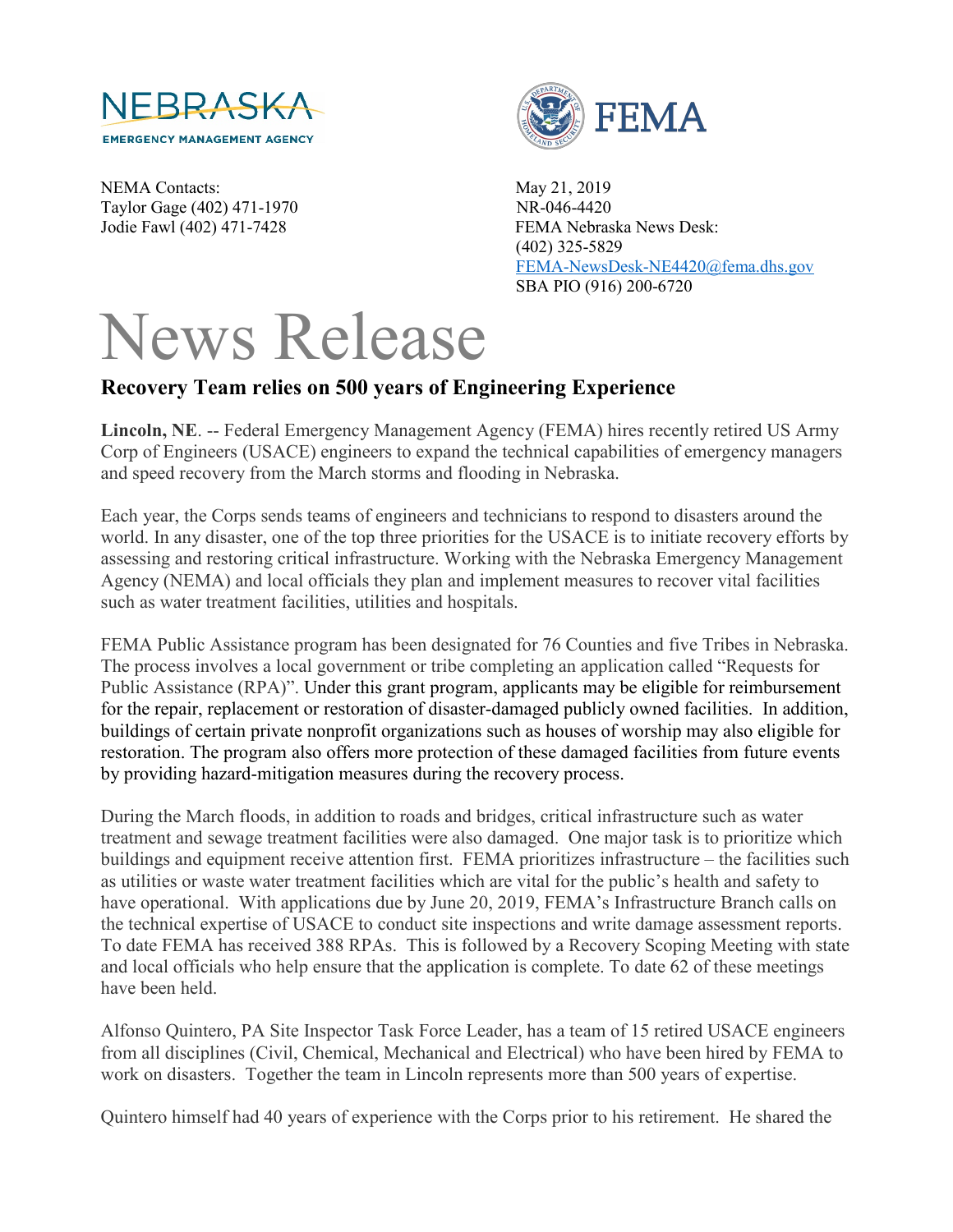excitement he feels while leading his team on these humanitarian projects. Quintero has made a four month commitment to work here in Nebraska.

"This is a stressful position, these are complicated and complex projects, as we work with the applicant to identify what was damaged, and understand how the applicant intends to repair the facility," he said. "it is critical that we work together to restore this infrastructure to operational status."

Earl Imler, State Coordinating Officer for NEMA, also highlighted key elements of the state's disaster preparation, which are prevention, protection, mitigation, response and recovery. He noted the importance of Nebraska bringing NEMA's expertise to the table, which is huge for the state's recovery. He said the coordination between agencies that this program provides will help fill a gap in emergency response and management.

"What makes emergency management work is the collaboration that we have with different entities," Imler said.

For the Plattsmouth waste water treatment facilities, a team of six spent two days at the site working with the applicant conducting the preliminary inspection. Then the team writes their assessment report which is forwarded to a second group who works with the applicant to do a cost evaluation that leads to a repair estimate. Once the project has been approved by FEMA and the State, the applicant works through with the repair process to closeout the grant process.